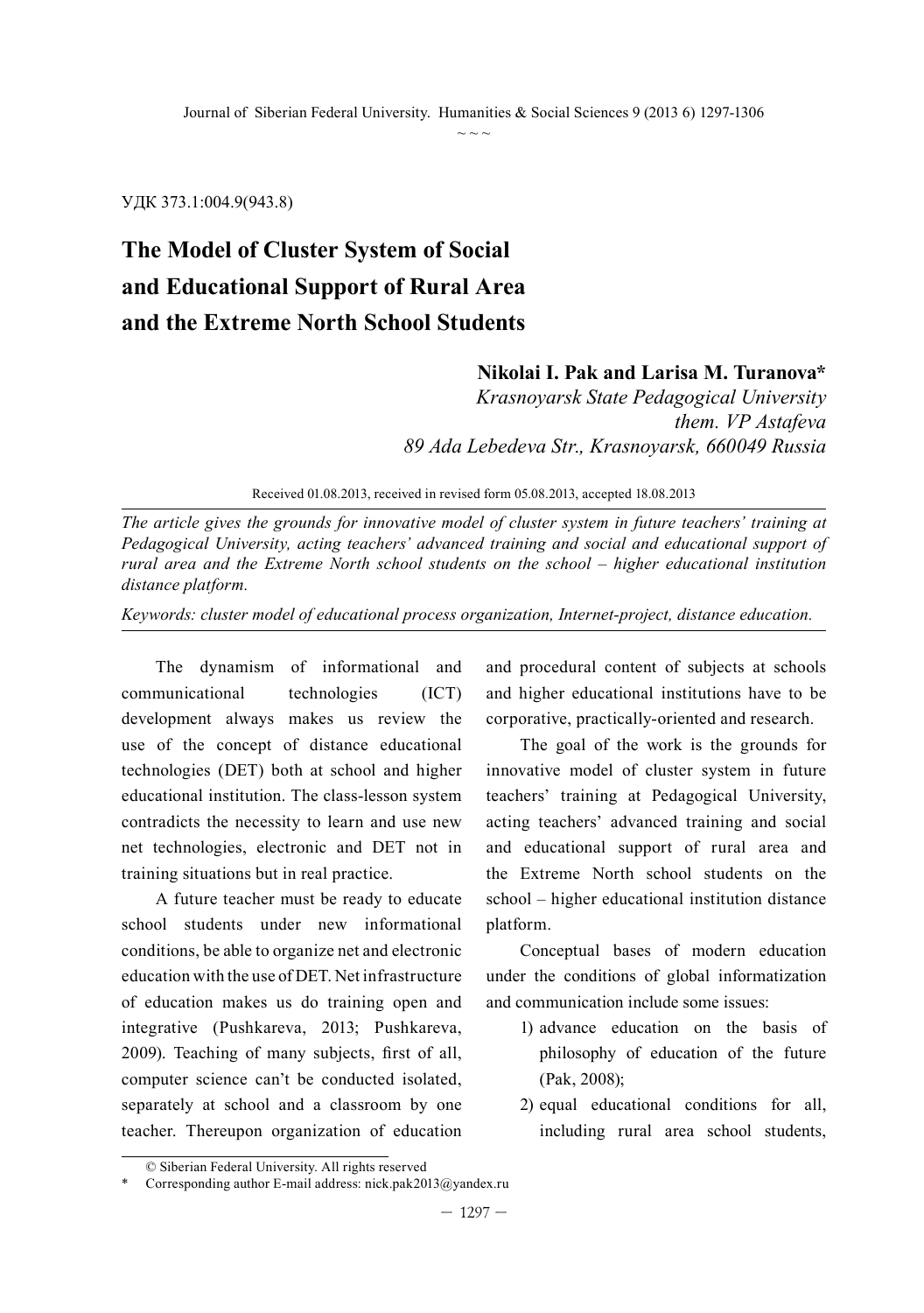children with limited abilities and so on, regardless of their place of living;

3) to go to school or higher educational institution not to study but create future at the expense of rise of inner motivation to get the education (Karlova, 2013).

At present there are different approaches and educational models allowing somehow realizing these issues with the use of DET (Andreev; Soldatkin, 2001). The most widespread is the net centrist-star in typology model of organization of distance education for school students by the forces of special higher educational institution departments and Centers of distance education (DE) (Fig. 1).

The creation of the portal of digital educational resources (DER) including distance resources, ways of control and administration of distance participants of educational process are covered in this model. The teachers and specialists who are able to fulfill education with the help of DET are drawn in the work.

Disadvantages of the model are schools do not cooperate with each other and Centers have to take upon all the necessary functions of educational process coordinating them with school direction independent diff and other involved structures, thus, doubling their activity on the distance basis.

Moreover, the model doesn't allow going isolated educational process defined by m beyond the frames of traditional process of and technical base, psychological-

education, it only provides for better technical possibilities of face and without seeing communication of a student with a teacher.

Modern society makes strict demands and conditions to education:

- 1) education must be advanced, integrated with life and science;
- 2) education must be uninterrupted, combine in one educational process school students and university students – future teachers' training and advance education of teachers;
- 3) education must use effectively the potential of ICT and DET for educational services provision for learns regardless of time and place of their living;
- 4) education must involve the whole society into the process: manufacture, science, higher educational institutions and inhabitants;
- 5) education must be of low cost and without radical change of existing educational system.

The system of pedagogical education Il the necessary functions of educational is a strict hierarchical structure of relatively independent different departments of educational ner involved structures, thus, doubling their organizations. With identical purposes, normative activity on the distance basis. The most with the use of DET equations, educational standards comparatively isolated educational process defined by material and technical base, psychological-pedagogical,



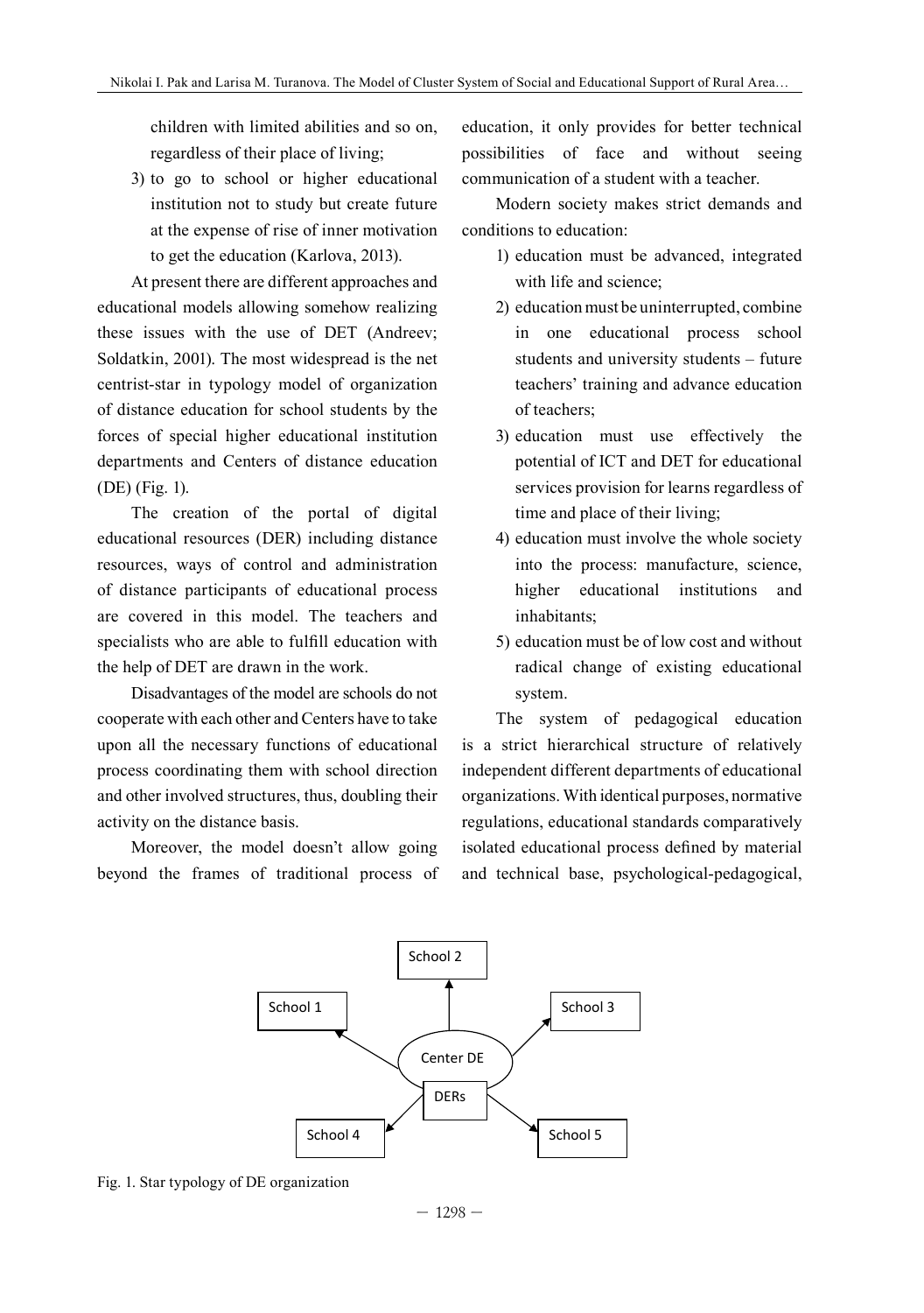methodical base and personnel staff is fulfilled in each school and pedagogical higher educational institution. The structure of educational institutions can be presented analogically with or the system of computer first appearance and cluster supposes that some kinds of activ development before "the Internet period". Then computers were not connected to the net, data exchange was with the help of physical media. faculty of primary school must be conn Computer nets provided with extremely possibility with organization and conducting of r of all resources integration developed distributed lessons at the schools of the cluster provid technologies of information procession. By real pedagogical practice for the future tea analogy in the system of education educational Schools with experienced teachers can a cloud technologies should be mentioned that allow including united DERs for different kinds of educational and scientific activity according to the organization support. School students on 1 model showed on Fig. 2 into educational process. days when they cannot attend school can co Appearance of supercomputer, cluster systems to the lesson through their home PC and follo allowing parallel processing of information the moderators, teachers and tutors' instruc defined the formation of cluster approach in In the future cluster, if there are good conne planning and development of industrial, economic and social sectors. It seems that cluster approach support of an individual school stu in pedagogical education will allow integrating Involvement of professors, scientists, outsta schools and higher educational institutions into and successful specialists into the cluster ac united mechanism in a substantial manner. educational institutions can be presented and be presented and computer first the system of computer first first first first first first first first first first first first first first first first first first first first f

Let us review the model of educational advancing the qualification process organization at schools of rural area and the Extreme North, pedagogical higher educational institution (HEI) with the allow making education advanced, integ involvement of other structures (Fig. 2). Let us represent the model of the model of the model of rural area and the model of rules of  $\alpha$ .

This model has an open platform (the principle of "open architecture"); any participant tution. The structure of educational (organization or a person) can be connected or disconnected to the system. Educational cluster supposes that some kinds of activity of all participants must represent a united process. For example, training of the students at the faculty of primary school must be connected with organization and conducting of megalessons at the schools of the cluster providing a real pedagogical practice for the future teacher. Schools with experienced teachers can act as moderators of the lesson and schools with the lack of staff need a tutor providing technical and organization support. School students on frosty days when they cannot attend school can connect to the lesson through their home PC and follow all the moderators, teachers and tutors' instructions. In the future cluster, if there are good connection channels, the students can take upon an individual support of an individual school student. Involvement of professors, scientists, outstanding and successful specialists into the cluster activity united mechanism in a substantial manner. Will allow enriching of educational process and advancing the qualification of university and school teachers participating in the project. Even so a problem-oriented part of the lesson will allow making education advanced, integrated with science and life.



Fig. 2. Cluster model of DE organization

 $-1299-$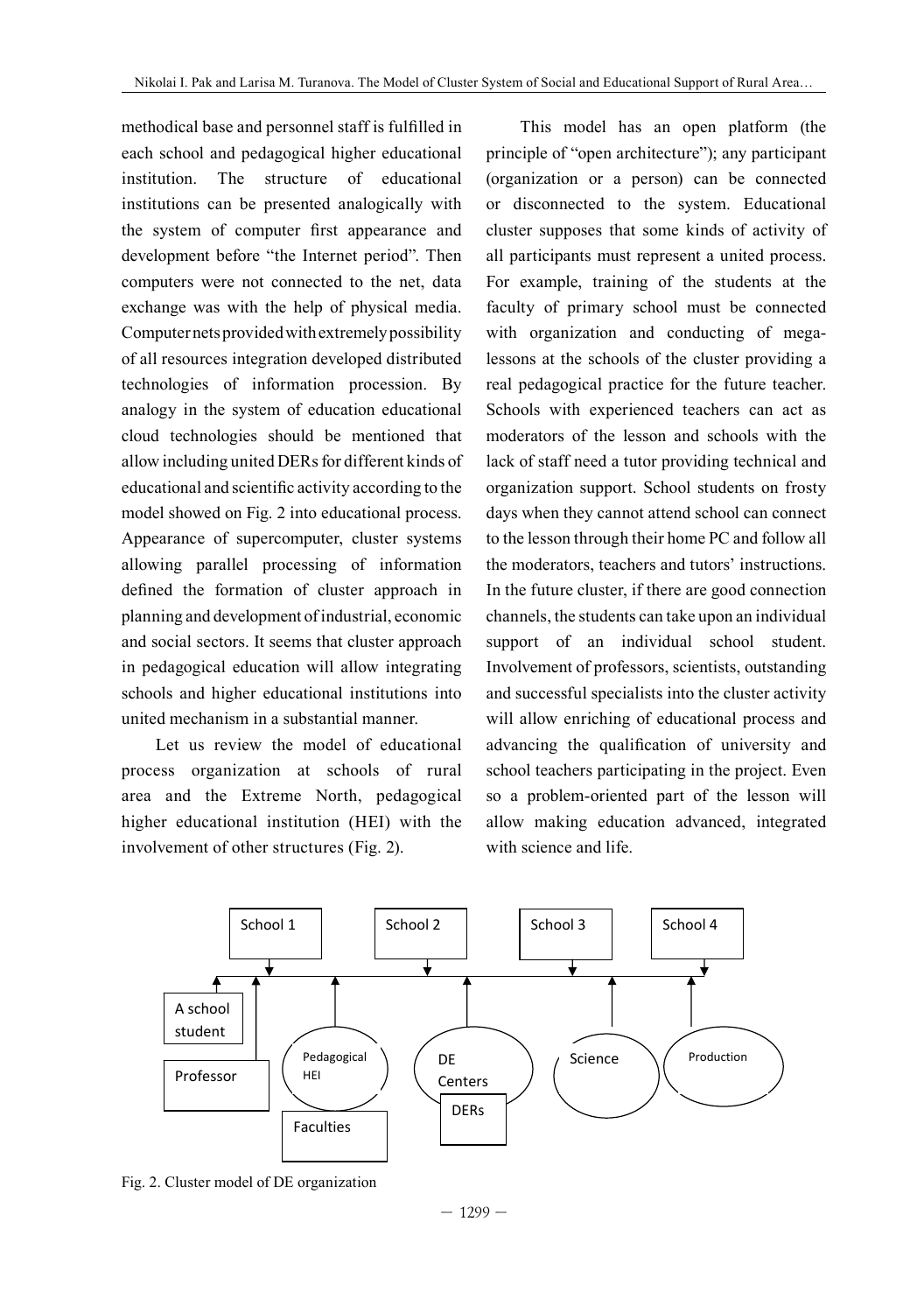No doubt that in the cluster the model of mega-class defines the formation of educational and methodical complex aimed to realize united educational process in school students' training in the interschool cluster, training of students under the conditions of real educational practice and teachers' advance training during their professional activity at the basic lessons under the conditions of ICT and with the use of cloud DER.

The mega-lesson is conducted simultaneously at all the schools of the cluster with participating of university teachers and students who together with school teachers have prepared the lesson and conduct it in accordance with the concept of the net course. The net course is to contain projects and live tasks that are interesting for mutual distributed activity.

A cloud is the portals of educational means (mental, textbooks, video lectures and so on), quality of education diagnostics, school students' competences, students, school students and teachers' developments in actual problems of science and society (Boikov, 2011; D'iachuk et all, 2011; Zotin, 2012; Nigmatulina et all, 2011).

The lessons provide for time limit of net interaction of all the participants by the analogy with of international industrial corporations' activity (for example, automobile industry).

What must be done for realization of cluster model of education?

> 1. To develop the mechanism of educational activity organization with school students with the use of distance technologies. This mechanism have to provide with the administration of the system of distance support of basic educational program subjects, elective courses, educational and scientific work with school students, that will ensure effective use of staff potential of pedagogical workers, university professors, scientists

of academic institutions and industry workers to compensate the lack of staff at rural schools.

- 2. To ground scientifically and to realize the conditions for creation of rich cloud environment of educational-cognitive and educational activity with school students with the use of distance educational technologies.
- 3. To develop the technical specifications for creation of telecommunication environment of educational cluster and needed software for organization of video-conferences with distant students' computers.
- 4. To develop the portal of DER and automatize information system of school students, students and teachers' net educational activity administration accordingly to educational process at schools and higher educational institutions.

It is impossible to solve the tasks mentioned above at once and alone. It is necessary to combine the efforts of all interested in cluster educational systems organizations. It is needed to work out and generalize practical experience of DET use in different fields of school and university life.

We shall review some net educational projects promoting the ideas of cluster and cloud technologies that the authors have been conducting in the system of pedagogical education for many years.

*Virtual classroom* (http://vk.kspu.ru/, the authors and supervisors of the project are L.M. Turanova and A.A. Stiugin). This megaproject is aimed to organize cultural and enlighten activity of school students. It includes some sub projects:

- distance elective courses;
- virtual clubs and scientific societies;
- educational contests for school students;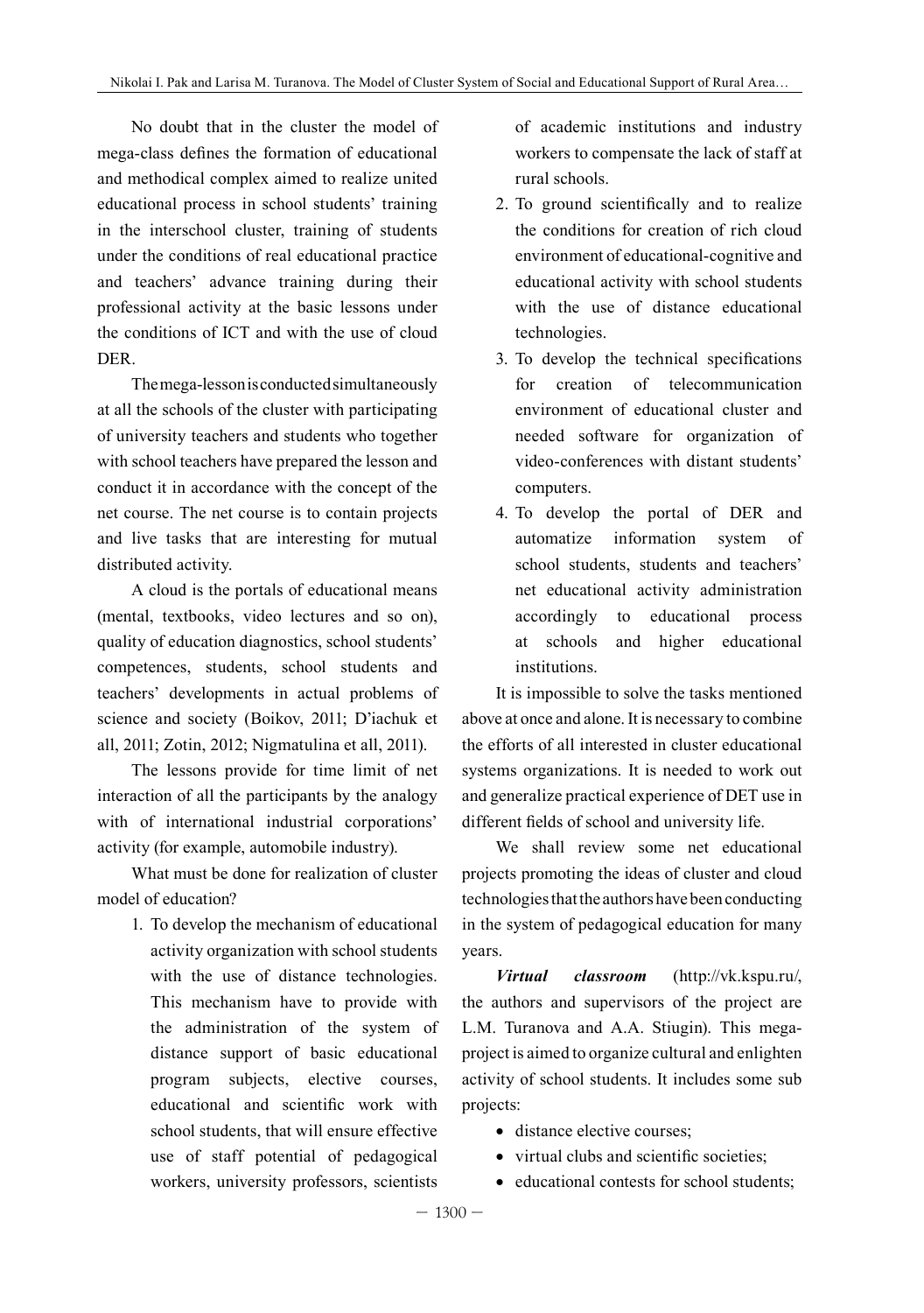• sites of educational Internet-projects of municipal governments of the Krasnoyarsk Territory.

Representatives of different municipal, state and scientific structures, organizations and establishments take part in development and realization of the project (Fig. 3.).

The project "Virtual Classroom" is realized on the following principals:

- openness: it means potential possibility for any structure, organization, institution and private individuals to participate in educational process of the region.
- accessibility: it means possibility for every participant of educational cluster to realize his tasks independently on the level of existing private resources.
- unity of educational process is the leading principal of the cluster. It means the unity of cluster participants' aims, i.e. when solving his problems everyone realizes state policy in the field of education.

*The project of the system organization of psychological and pedagogical consulting of the parents and professional support of the teachers of Taimyr Dolgan- Nenets Municipal Region on the basis of distance technologies* (http://vips. kspu.ru, the author is A.A. Stiugina).

The project is directed to problem solving connected with traditions of family education weakening. "The temp" of life is getting faster and it leads to time limitation for close communication with family members, therefore its functioning gets worse. This situation leads to many problems of a child in behavior and study. Spiritual traditions, traditions of family education restoration and also psychological and pedagogical support in solving these difficulties will allow coping with or avoiding some of them. The parents of distant territories, particularly of Taimyr Dolgan-Nenets Municipal Region can experience the lack of such support because of the lack of singled-functioned specialists: infant and family psychologists and special pedagogue – psychologists. Many parents' problems in questions of education and study can be solved by pedagogues and psychologists who have no any single specialization but with professional support of the colleagues. The majority of complaints to a pedagogue-psychologist is the result of long existing unfavorable for a child situation in family and also the parents' choice of educational methods unsuitable for age and individual features of a child. The main part of mistakes made by the parents is the result of lack of information about this question. The problem of Taimyr Dolgan-



Fig. 3. Information and educational communicative environment of the project "Virtual Classroom"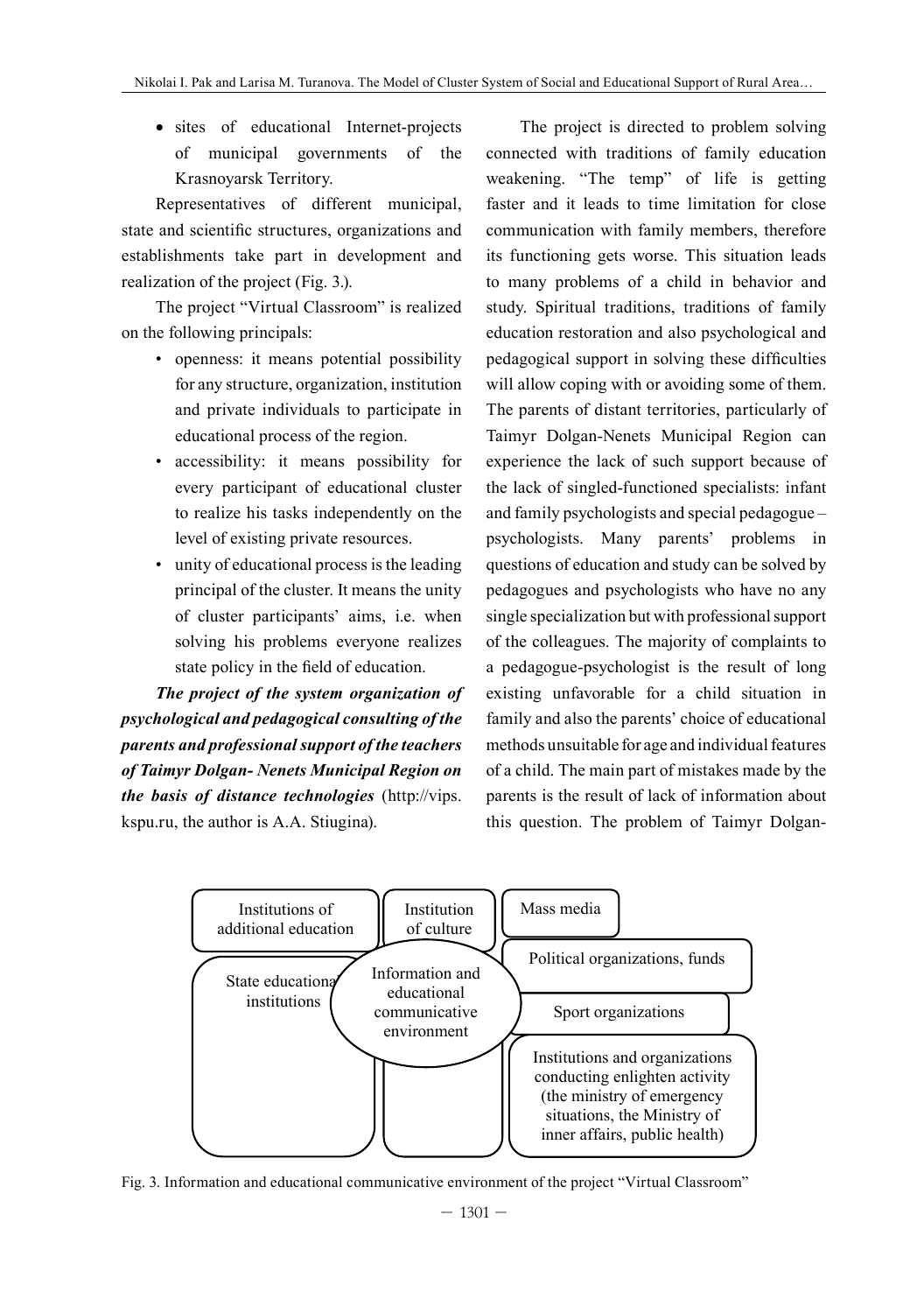Nenets Municipal Region is the lack of singledfunctioned specialists of psychological and pedagogical qualification, organized professional interaction and limited resources for professional and personal self-development. The project was supported by Krasnoyarsk Regional Fund of scientific and scientific-technical activity support and it was tested on the territory of Taimyr Dolgan-Nenets Municipal Region under the support of administration of information and methodical support of distance education at Krasnoyarsk State Pedagogical University (KSPU) named after V.P. Astafyev.

# *Distance education of students organized at KSPU named after V.P. Astafyev* (http://idiso. kspu.ru).

The main part of population of Siberia feels need for constant improvement of education level and professional qualification that corresponds to general world tendency mentioned in researches by the range of authors (Andreev; Ovsiannikov et all, 2001; Stiugin, 2010; Federal Department..; Shashkina, 2013). Thus, for example, demand for university entrants for forms with the use of distance technologies of education at higher educational institutions in Moscow and Moscow Region is more than 50 thousand people; in St. Petersburg and Leningrad Region it is more than 20 thousand people; there is Krasnoyarsk Region among 15 other regions with quite high volume of potential demand for distance education (from 2 to 5 thousand people). Declared necessity to provide every person under the conditions of information society with the possibilities at any place and any time to get the necessary educational services of high quality that would satisfy his educational needs can be realized only under the condition of provision of the environment with information transmission, environment of interactive interaction of students with teachers in the process of training as well as adaptation of pedagogical technologies of education to the

conditions of distance education. An intensive experience of distance educational technologies has been accumulated in KSPU named after V.P. Astafyev:

- − the system of inter session support of bachelor degree correspondent students with the use of distance technologies is made; electronic and educational environment for organization of culturalenlighten and scientific research work with school students in different forms is created;
- − separate forms of distance interaction with educational institutions on the territories of Krasnoyarsk Region within the frames of cultural and enlighten work with parents is tested.

Under the conditions of KSPU named after V.P. Astafyev's shift to the two-step model (bachelor and master's degrees) of higher education system according to "Bologna Agreement", integrative curricula were formed for correspondent form of bachelors' training in 7 qualifications where all subject and all qualification training was maximum unified, that allowed 3 times reducing expenses by the hour of the teachers. Saving the hours gave the opportunity to spend those hours on tutor support of the educational process and development of electronic educational materials for the students. Even so according to the demand of the state educational standard of the higher professional education the hours of class work with the teacher were minimized, timetable of educational activity between the sessions was introduced, that is supervised by the tutors. Thus the stages of formation (Fig. 4) and the model of organization of educational process (Fig. 5) in the system of education with the use of distance educational technologies at KSPU named after V.P. Astafyev are based on the principal of expenses optimization on educational process provision.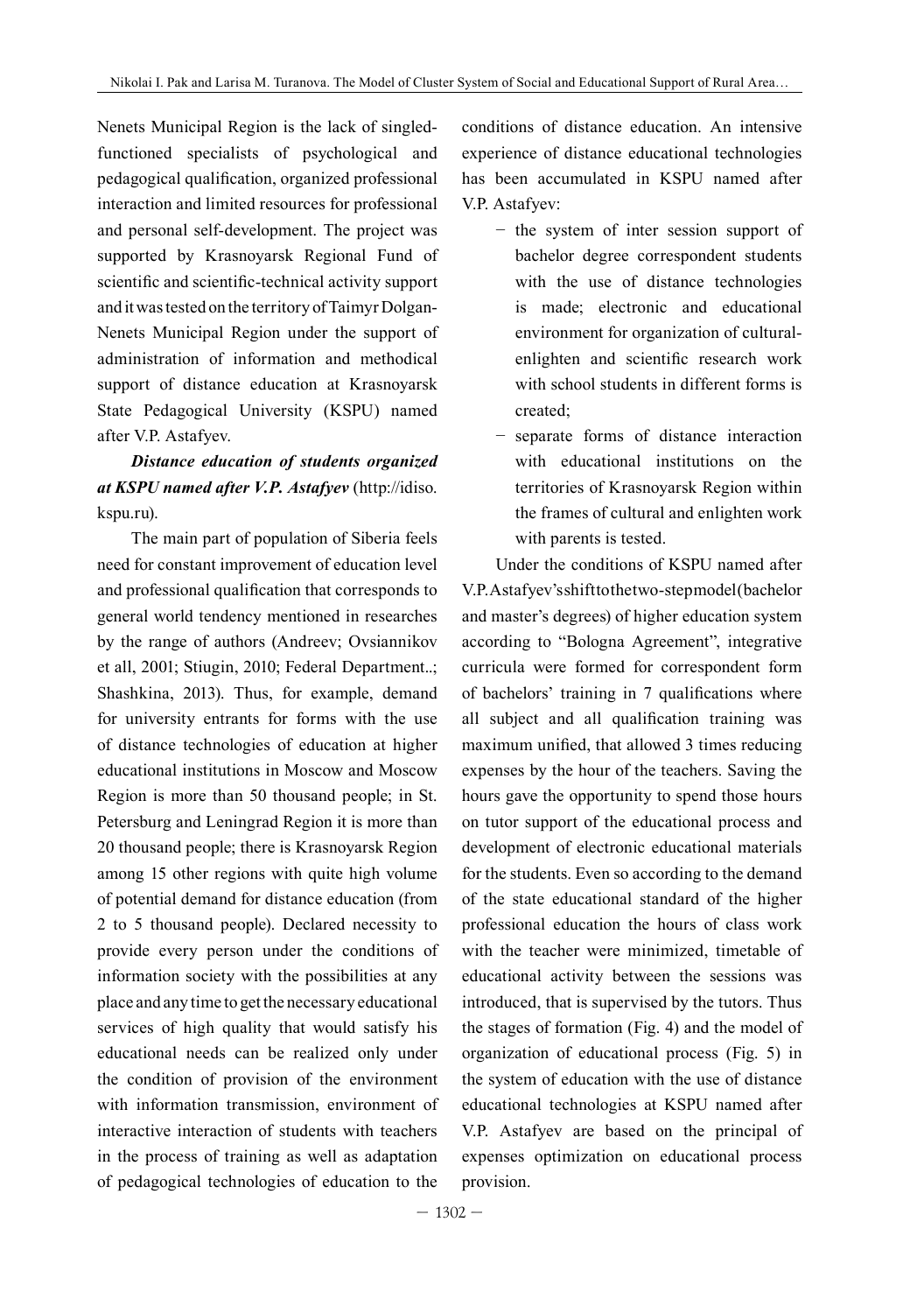#### **The Stages of the System Formation**



Fig. 4. The stages of educational system formation with the use of distance educational technologies at KSPU named after V.P. Astafyev



Fig. 5. The model of training process organization in the system of education with the use of distance educational technologies in inter session period on the basis of electronic educational environment (idiso.kspu.ru) at KSPU named after V.P. Astafyev and model of the model of the system of the system of the system of the use of the use

The main potential users of distance so on. Students choosin educational services are the range of social categories: university entrants, university named after V.P. Astafyev (Stiugin, 2010) a students, teachers, statesmen, organization mainly practicing school and kindergart managers, jobless, disabled and inhabitants of distant settlements, military men and beneficial for them to train not in tradition

so on. Students choosing education with the use of distance technologies at KSPU named after V.P. Astafyev (Stiugin, 2010) are mainly practicing school and kindergarten teachers. It is comfortable and economically beneficial for them to train not in traditional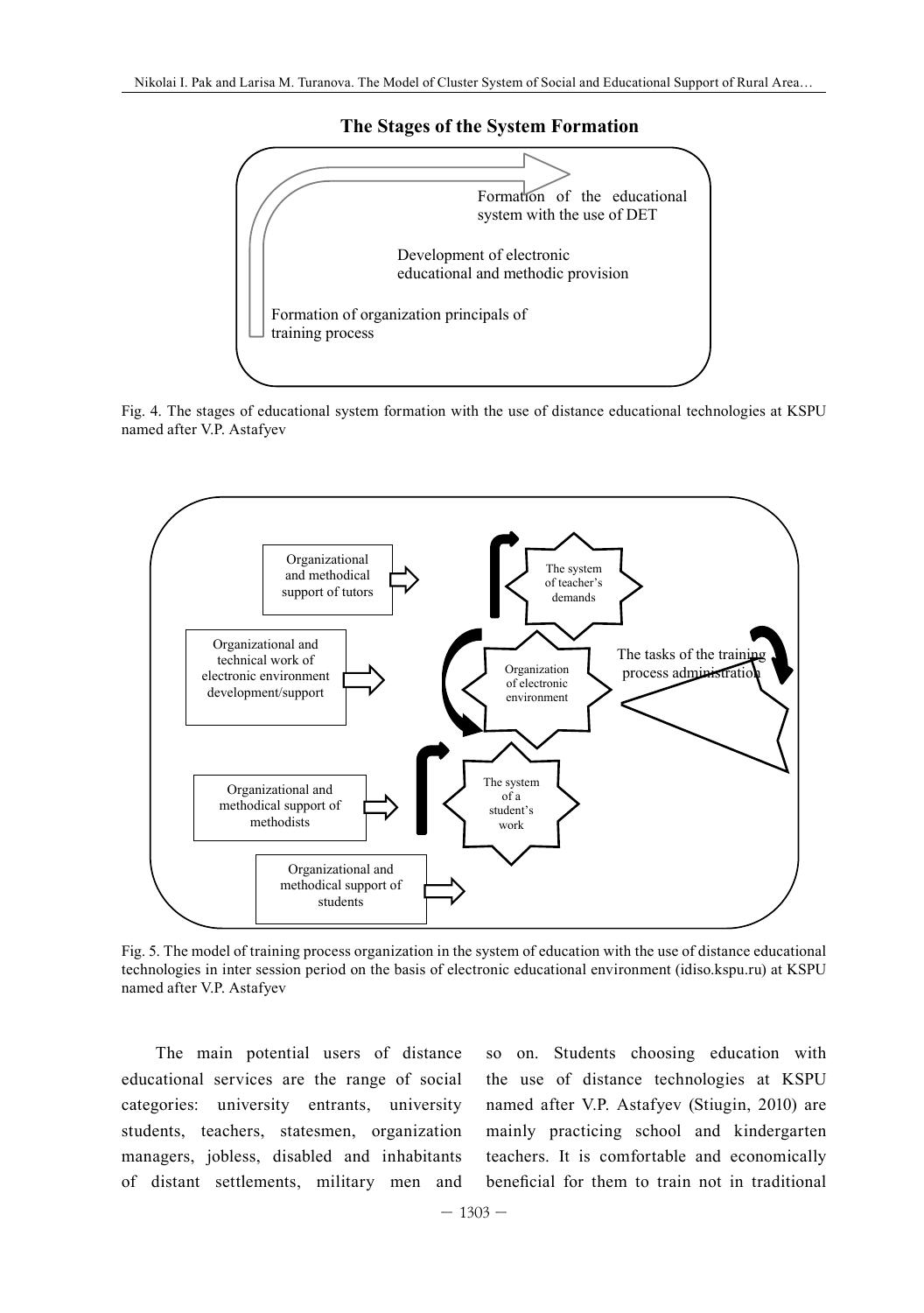forms. Distance training of bachelor students of naturally scientific, art, social-economic education and pedagogics is conducted at the faculties of pedagogics and psychology of childhood; primary school; informatics and computer science; physical training and sport; at the institute of pedagogics, psychology and administration of education, and organization of support of education in distance regime in inter session period is conducted by the administration of information and methodical support of distance education.

The students of KSPU named after V.P. Astafyev trained with the use of distance technologies are provided with the complete set ("case") of specially developed educational and methodical provision in every subject and with access to information and educational net of the university.

Distance educational technologies allow the students staying involved in the training process in inter session period, maintaining interconnection with the teachers. Schedule of the training process allows the students who passed the preliminary attestation in the subjects of an academic year successfully coming to the session to the Pedagogical University only once a year.

Distance technologies unlike traditional technologies of correspondent training really allow directing educational activity of a student in inter session period. Educational work is done on the basis of module object-oriented dynamic educational environment Moodle. It saves all users' actions; that disciplines not only students but the teachers. During the training period ethics of behavior on the site and responsibility are formed by the users. Many students gain useful experience participating in combined projects of the university with the distant territories of Krasnoyarsk Region. We speak about different educational, except for pedagogical workers

training, and cultural projects for territory inhabitants. As, for example, Days of KSPU named after V.P. Astafyev the program of them includes exhibitions, joint with students and school students concerts, "round tables' with education workers where actual problems of education and not only a distance one are discussed. Such new forms of cooperation appear as: joint scientific and practical conferences, lecture halls, museum programs and so on. Thus, pedagogical training doesn't narrow but, on the contrary, broadens potential possibilities for gained knowledge realization. Thus, high quality of a future teacher readiness at the university to the professional activity, realization of continuous advanced training of teachers in the process of their work, high quality of school students' training regardless to their place of living satisfying modern requirements of the society can be realized according to cluster model of distance education on the platform of cloud technologies and mega-clusters.

The model of the cluster system of social and pedagogical support of rural area and the Extreme North school students being developed by KSPU named after V.P. Astafyev by the scientific team is based on theoretical researches and practical experience of educational activity organization with the use of DET. Creation of the cluster system of social and pedagogical support of rural area and the Extreme North school students on the distance platform school-higher educational institution will allow integrating educational process of future pedagogical university teachers to real educational process of schools, forming electronic educational resources environment aimed to organization of virtual cultural and educational activities, reduce the lack of staff and educational problems of the days when students cannot attend the school because of frost in the Extreme North.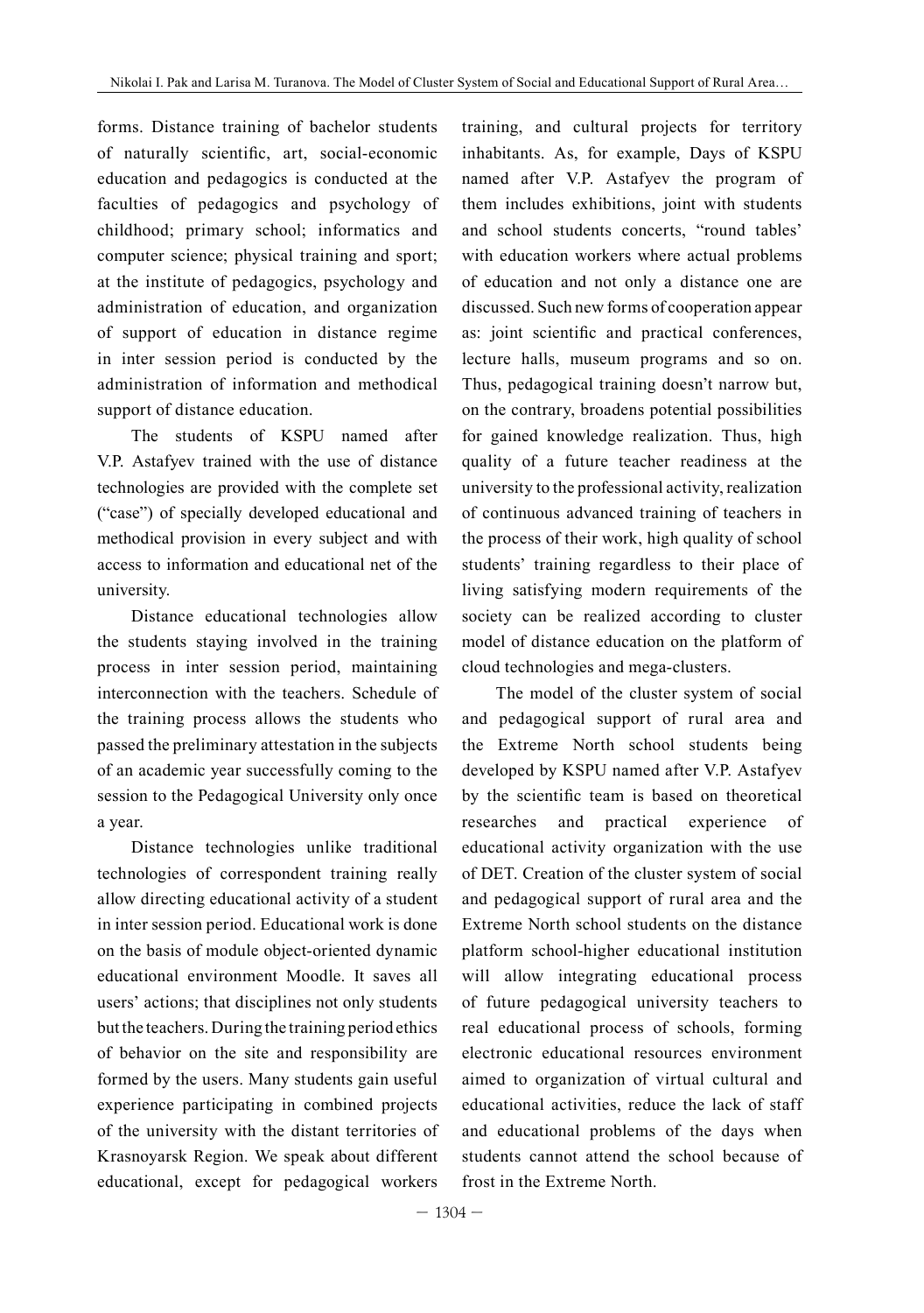#### **References**

- 1. Andreev A.A. *Vvedenie v distantsionnoe obuchenie* [Introduction into Distance Education]. Eurasian association of distance education. Materials of the IV International conference in distance education. Available at: http://pmi.ulstu.ru/new\_project/education/broshur.htm.
- 2. Boikov E.V. *Ob"ektno-orientirovannii podkhod k sozdaniiu elektronnikh uchenikov* [Objective-Oriented Approach to Creation of Electronic Textbooks]. Krasnoyarsk: *Vestnik Krasnoiarskogo pedagogicheskogo universiteta im. V.P, Astaf'eva,* №2. 2011, pp. 39–47.
- 3. D'iachuk P.P.(jun), D'iachuk P.P. *Diagnistika obuchaemosti deiatel'nosti po resheniiu zadach* [Diagnostics of Activity Training through Problems Solving]. Krasnoyarsk: *Vestnik Krasnoiarskogo pedagogicheskogo universiteta im. V.P, Astaf'eva,* №3(17). 2011, pp. 98–105.
- 4. Zotin A.G. *O kachestve uchebnikh tekstov dlia lichnostno-orientirovannogo obucheniia* [About the Quality of the Text for Personally Oriented Education]. Krasnoyarsk: *Vestnik Krasnoiarskogo pedagogicheskogo universiteta im. V.P, Astaf'eva,* №3(21). 2012, pp. 69–73.
- 5. Karlova O.A., Pak N.I. *Model' nepreryvnogo obrazovaniia shkoly budushchego (na primere inzhenernoi shkoly)* [The Model of Continuous Education of the School of the Future (on the Example of the Engineering School)]. *Otkrytoe obrazovanie*, №4. 2013.
- 6. Nigmatulina E.A., Stepanova T.A. *Usloviia formirovaniia algoritmicheskoi kul'tury studentov na osnove informatsionnogo podkhoda* [Conditions for Students' Algorithmic Culture Formation on the basis of Information Approach]. Krasnoyarsk: *Vestnik Krasnoiarskogo pedagogicheskogo universiteta im. V.P, Astaf'eva,* №1. 2011, pp. 82–87.
- 7. Ovsiannikov V.I., Gustyr' A.V. *Vvedenie v distantsionnoe obrazovanie: Uchebnoe posobie dlia sistemy povysheniia kvalivikatsii i professional'noi perepodgotovki spetsialistov* [Introduction into Distance Education: Teaching aid for the system of advanced education and professional retraining of specialists]. Moscow: RITs "Al'fa" MGOPU im. M.a. Sholokhova. 2001, pp. 3-18.
- 8. Pak N.I. *Proektivnii podkhod v obuchenii kak informatsionnyi protsess* [Project Approach in Education as Information Process]. Krasnoyarsk: RIO KGPU. 2008.
- 9. Pushkareva T.P. *Informatsionno-obrazovatel'naia predmetnaia sreda kak nebkhodimoe uslovie povysheniia urovnia matematicheskoi podgotovki* [Information and educational Subject Environment as a Necessary Condition for the Level of Mathematical Training Improvement]. Vysshee obrazovanie segonhia, №1. 2013, pp. 15-20.
- 10. Pushkareva T.P. *Ispol'zovanie informatsionnykh tekhnologii v organizatsii vneauditornoi samostoiatel'noi raboty studentov* [Use of Information Technologies in Organization of Outside Class Self Work of Students]. Moscow: *Vestnik RUDN "Informatizatsiia obrazovaniia"*, №3. 2009, pp. 87-95.
- 11. Soldatkin V.I. *Sozdanie sistemy otkrytogo obrazovaniia: zadachi i nekotorye itogi* [Creation of a system of Open Education: Tasks and Some Results]. Information technologies in open education. Materials of the International conference. Moscow: MESI. 2001.
- 12. Stiugin A.A. *Nekotorye aspekty monitoring sotsial'no-psikhologicheskogo portreta studenta, obuchaiushchegosia s primeneniem distantsionnykh obrazovatel'nykh tekhnologii* [Some Aspects of Monitoring of Social and Psychological Portrait of a Student Trained with the Use of Distance Educational Technologies]. Information technologies in educational process of high school.